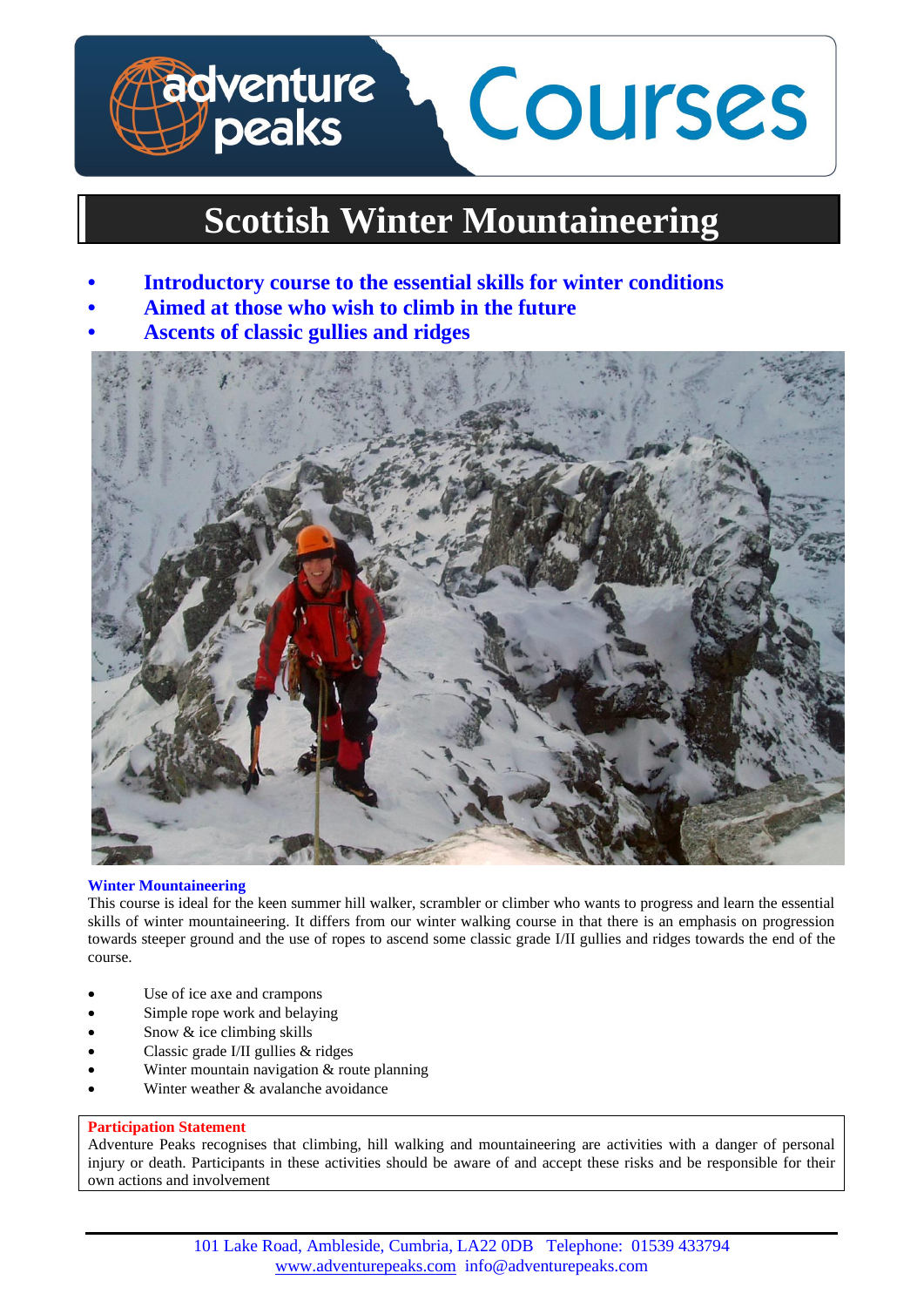#### **PREVIOUS EXPERIENCE**

A good level of fitness, tolerance to cold and enjoyment of exposed ridges required. Roped climbing



experience is useful but not essential.

#### **DATES**

Our courses run every week and weekend throughout January, February and March, with the format below:

Weekend courses (4 days- 3 days instruction):

- **1. Friday** Arrive in the evening, Hotel
- **2. Saturday** Instruction and climbing, Hotel
- **3. Sunday** Instruction and climbing, Hotel<br>**4. Monday** Instruction and climbing, depart
- Instruction and climbing, depart.

Midweek courses (6 days- 5 days instruction):<br> **1.** Fridav Arrive in the evening, Hotel

- **1. Friday** Arrive in the evening, Hotel<br>**2. Saturday** Instruction and climbing, Ho
- 2. **Saturday** Instruction and climbing, Hotel<br>3. **Sunday** Instruction and climbing, Hotel
- **3. Sunday** Instruction and climbing, Hotel<br>**4. Monday** Instruction and climbing, Hotel
- Instruction and climbing, Hotel
- **5. Tuesday** Instruction and climbing, Hotel
- **6. Wednesday** Instruction and climbing, depart.

# **VENUE**

The mountains around Glencoe and Ben Nevis provide some of the best and most reliable winter walking and climbing conditions in Britain suitable for beginner and expert alike. It is the perfect training ground for mountaineering in the Alps or Greater Ranges.

# **ACCOMMODATION**

We are based at the friendly and comfortable Onich Hotel which is situated midway between Fort William and Glencoe. The hotel provides en-suite rooms, a cosy bar, a restaurant with excellent and filling food, and stunning views. [www.onich-fortwilliam.co.uk](http://www.onich-fortwilliam.co.uk/)

Accommodation is booked from the night of your arrival (Day 1) with instruction starting the following

morning. Check out is on the morning of your final day (Day 4 or 6) unless you have booked an additional night. Accommodation is booked on a twin or double room basis; however single rooms will be provided where there is not a member of the same sex to share with. Single rooms and additional nights can be requested at an extra cost.

## **MEALS**

Breakfast is the key to a good day in the Scottish hills and at the Onich Hotel you will be offered a full Scottish Breakfast. On the hill we provide a packed lunch and the hotel will fill your flask each morning. Dinner consists of three courses and vegetarians can be catered for - please advise in advance.

#### **OUTLINE ITINERARY**

An exact programme is difficult to confirm as we operate according to the weather, conditions and the progress of the group, but typically on a 6 day course we would aim to do:

**Day 1:** On the first evening there will be an informal meeting with a member of the Adventure Peaks team to chat through the course.

**Day 2:** During an initial briefing we will check your personal kit and issue you with any hire kit required. We have a very flexible program and your instructor will develop your itinerary based on your previous experience and aspirations for the course and the future. The first day will develop your skills to move safely and efficiently on snow covered terrain as well as what to do in the event of a slip. In the evening there will be a short lecture on avalanche avoidance.



**Day 3:** Today we will venture onto steeper and more exposed graded ground. Your instructor will introduce the use of a climbing rope for protection and look at the various ways of anchoring yourself to the snow pack.

**Day 4:** Speed is important for safety during the short days of a Scottish winter so today we'll look at the methods and skills for moving together alpine style over mixed ground. Many of these skills are also relevant for travelling on glaciers further afield.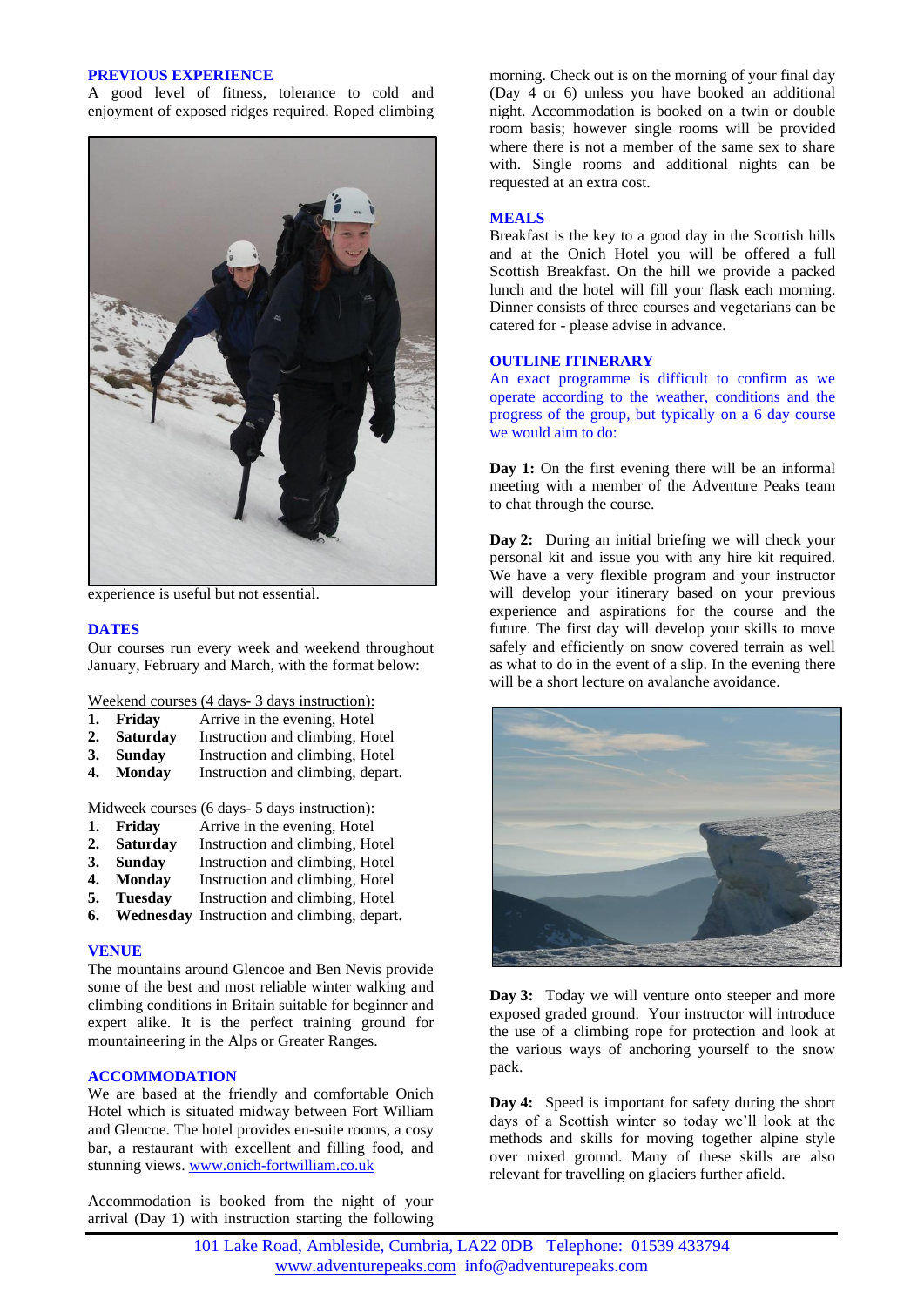There may be a short slide show one evening on some of the expeditions run by Adventure Peaks.



Day 5: An opportunity to put everything into practice throughout a typical mountain day. With your instructor alongside you will attempt one of the classic gullies e.g. No 4 Gully on Ben Nevis or Broad Gully in Stob Coirenan Lochain.

**Day 6:** Where yesterday was spent in the depths of a gully the focus of today will be on the ridges and buttresses. Protected by your instructor you will have the opportunity to climb such classics as Ledge Route or the Carn Mor Dearg Arete on Ben Nevis or the stunning Curved Ridge in Glencoe.

A weekend course will cover many of the same skills but obviously in less depth and with less opportunity to put your new skills in to practice.

#### **WHAT IS INCLUDED**

- Instruction by qualified Mountain Instructors or Guides.
- Accommodation and meals (breakfast, packed lunch and a three course evening meal), starting with breakfast on the morning of day 2 through to packed lunch on the day of your departure.
- *(Bar meals can be purchased until 8.30pm at The Onich Hotel).*
- Ropes and all technical equipment (but see kit list regarding harnesses/helmets/crampons etc.)

### **WHAT IS NOT INCLUDED**

 $\overline{\phantom{a}}$  Personal equipment including ice tools, crampons, harness and helmet (although much of this can be hired).

- Uplift by cable car on Aonach Mor (Ben Nevis) or the White Corries (Glencoe). These maximize your time above the snow line and you'd usually use them twice during a 6 day course or once for a weekend. 2020 prices are £19.50 and £12 respectively for a return trip.
- Entry to the ice wall at the Ice Factor in the event of severe weather.
- Liquid refreshment in the bar!

#### **TRANSPORTATION**

The Adventure Peaks minibus is available for use by our courses for transport between the hotel and the mountains on instructed days. During busy periods, clients may be asked to use their own vehicles for themselves and other members of the group. In this case other clients may be asked to contribute to fuel costs.



#### **INSTRUCTORS**

The majority of our leaders are UIAGM Guides or qualified Winter Mountaineering and Climbing Instructors (WMCI), many of whom are members of AMI (Association of Mountaineering Instructors). [www.ami.org.uk](http://www.ami.org.uk/)



# **INSTRUCTOR / CLIENT RATIO**

4-day course 1:4 6-day course 1:4 (day 2-4) then 1:2 (day 5-6) *We will run courses with a min of 1:2*

#### **WEATHER CONDITIONS**

Scottish mountaineering is very weather dependent, but your instructor will endeavour to give you a productive and enjoyable course based on the prevailing conditions and group fitness. Despite an apparent trend for warmer winters we have not had to cancel any days in the last 3 years due to lack of snow. If the winds or avalanche risk are too high we may use the ice wall at Ice Factor [www.ice-factor.co.uk](http://www.ice-factor.co.uk/)